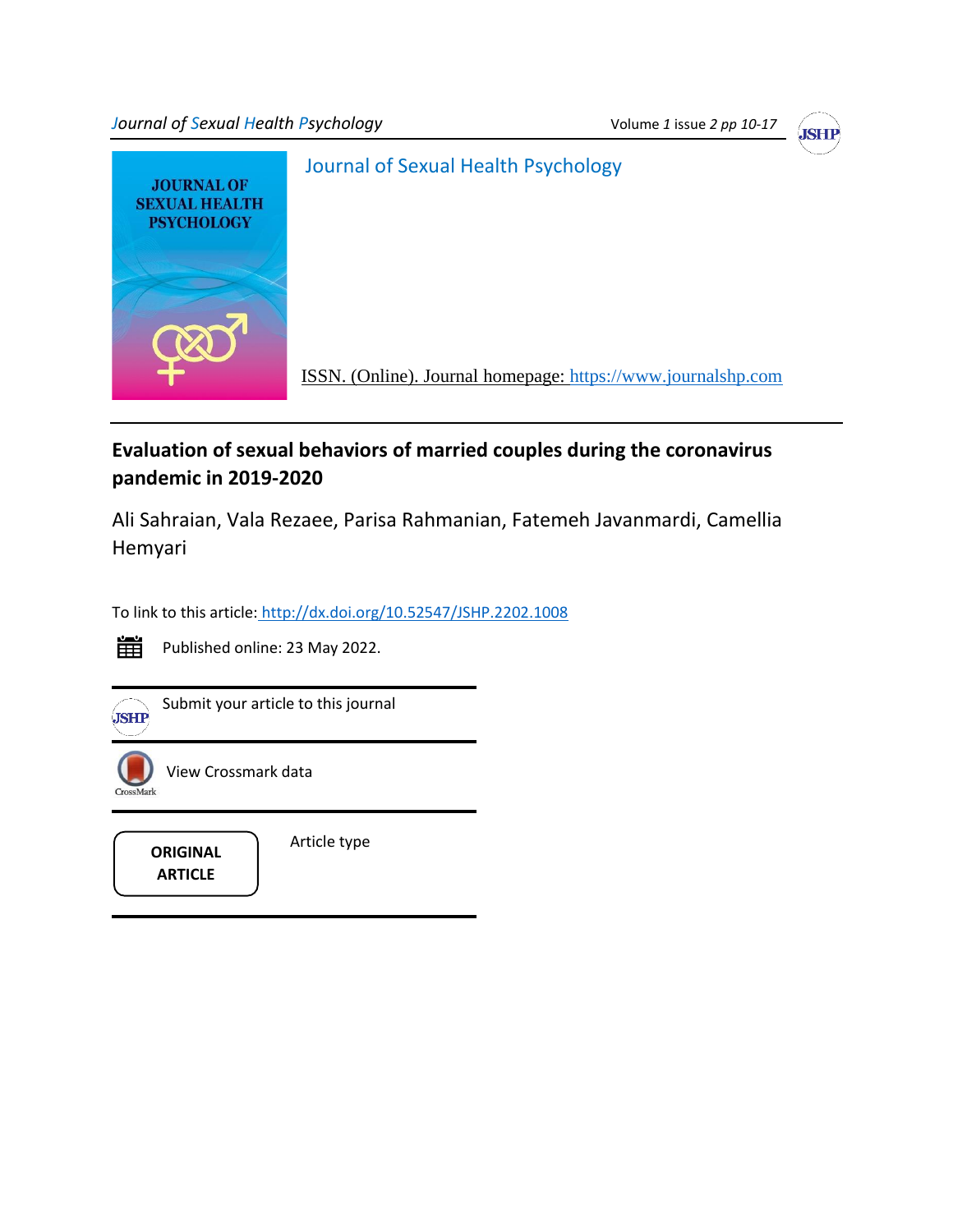

## **Evaluation of sexual behaviors of married couples during the coronavirus pandemic in 2019-2020**

Ali Sahraian<sup>a</sup>, Vala Rezaee<sup>b</sup>, Parisa Rahmanian<sup>a</sup>, Fatemeh Javanmardi<sup>c</sup>, Camellia Hemyari<sup>a1</sup>

aResearch Center for Psychiatry and Behavioral Sciences, Shiraz University of Medical Sciences, Shiraz, Iran; <sup>b</sup>Shiraz Trauma Center, Shiraz University of Medical Sciences, Shiraz, Iran; <sup>c</sup>Microbiology Department, Burn and Wound Healing Research Center, Shiraz University of Medical Sciences, Shiraz, Iran

| <b>KEYWORDS</b>   | <b>Abstract</b>                                                                             |
|-------------------|---------------------------------------------------------------------------------------------|
| sexual frequency; | <b>Purpose:</b> Due to the Corona virus pandemic in 2019, all around the world people had   |
| sexual desire;    | to spend a long time in quarantine. The effect of this life style on the sexual behaviors   |
| couples;          | of couples is an important issue that needs further investigation. The present study        |
|                   | mainly aimed to investigate the effects of the COVID-19 outbreak on the sexual              |
|                   | behaviors of married couples.                                                               |
| Submitted         | <b>Methods:</b> In total, 740 participants completed questionnaires through different       |
| 2022.02.28        | online social platforms. The participants were married men and women over 18                |
|                   | years old. The required data were obtained from the sexual behaviors of couple's            |
| Accepted          | questionnaire (Iranian version), Kansas Marital Satisfaction Scale, and demographic         |
| 2022.05.23        | variables questionnaire.                                                                    |
|                   | <b>Results:</b> Data analysis revealed that 56.1% and 49.7% of the participants experienced |
|                   | no changes in their sexual desire and sexual frequency, respectively. According to          |
|                   | multiple regression analysis, it was found that satisfaction with the partner,              |
|                   | satisfaction with marriage, economic status, emotional relationship, tobacco use,           |
| <b>TrossMark</b>  | psychiatric disorders have significant relationships with sexual frequency in couples.      |
|                   | <b>Conclusions:</b> According to the results, it can be concluded that there were no        |
|                   | significant differences in sexual desire, frequency, pleasure and request in married        |
|                   | couples during the COVID-19 outbreak.                                                       |
|                   |                                                                                             |

#### **Introduction**

new type of corona virus (COVID-19) was identified in Wuhan, China at the end of 2019. In March 2020, the World new type of corona virus (COVID-19)<br>was identified in Wuhan, China at the<br>Health Organization characterized this disease as a pandemic to emphasize the importance of the

situation and make all the countries participate in the prevention of the spread (Park et al., 2020).

 One of the solutions to avoid or limit the infection of COVID-19 is quarantine. Quarantine is the separation and restriction of movement of people who are exposed to a contagious disease, with the aim of reducing the risk of infection for others. There have been different examples of

1 Camellia Hemyar[i camellia.hemyari@gmail.com](mailto:camellia.hemyari@gmail.com) Research Center for Psychiatry and Behavioral Sciences, Shiraz University of Medical Sciences, Shiraz, Iran © 2022 JSHP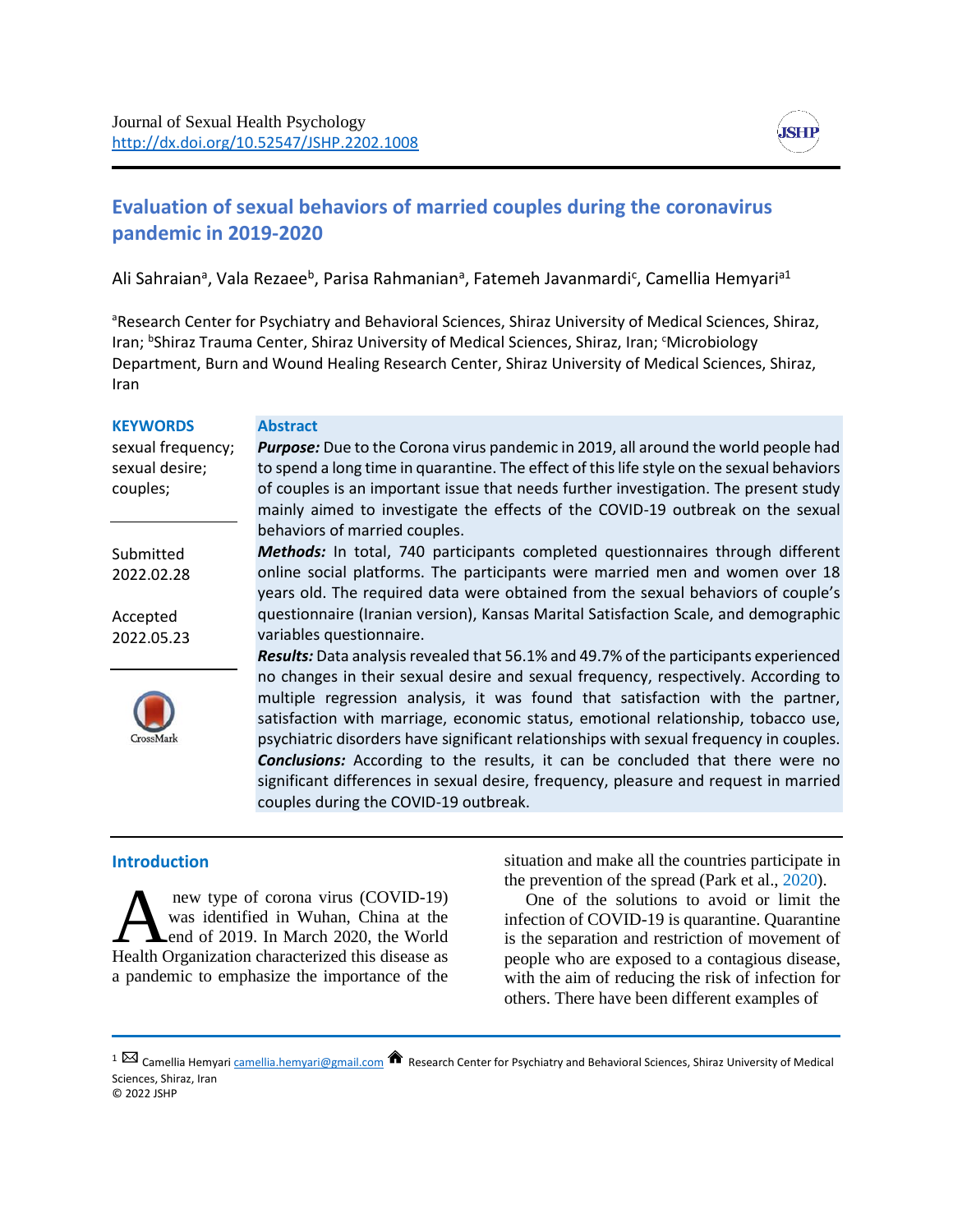quarantine during the previous decades. For example, there was a citywide quarantine in China and Canada during the 2003 outbreak of severe acute respiratory syndrome (SARS), and another quarantine in many West African countries during the Ebola outbreak 2014 (Brooks et al., 2020).

 Undoubtedly, many aspects of lives are affected by Covid-19. This abnormal situation leads to various changes in different aspects of life. One of the most important issues that is strongly affected by this unusual condition, is the marital relationship. According to many reports, one of the consequences of Covid-19 is the increase in domestic violence in many parts of the world (Action, 2020). The Covid-19 affected people in various ways, such as limitation of activities, panic, mental health problems, loss of close persons, life-threatening situations, unemployment, low income levels and separation from families (Rajkumar, 2020). Each of these factors can have a correlation with the marital relationship. Based on the results of several previous research, different factors can affect the sex lives of older adults. These factors include health status, spousal health status, age, gender, education, income, family dynamics, economic self-sufficiency, and perceptions and attitudes toward sexual relationships (Kim, 2001).

 According to some previous studies, stress can lead to impairment in empathic accuracy, which differs based on gender (Crenshaw et al., 2019). In addition, stress can affect sexual functions as well. For instance, the findings of a previous study indicated that chronic stress in females can lead to lower levels of genital sexual arousal (Hamilton & Meston, 2013).

 Some studies have focused on the effects of an increase in the time couples spend together on the quality of their relationships. Another research revealed that retirement had positive effects on the marital quality in happy marriages, while it negatively affected conflict-ridden marriages. Moreover, according to previous research, an increase in the time couples spend together may amplify their preexisting marital conflicts and problems. Furthermore, marital quality decreases when the wife keeps working after the retirement of her husband, especially in couples with traditional gender-roles (Szinovacz & Schaffer, 2000).

 According to the results of a study conducted by Liu about the impacts of disasters on sexual behavior, there was a reduction in the sexual frequency and satisfaction of women after the Wenchuan earthquake (Liu et al., 2010).

 As mentioned before, Covid-19 can change various aspects of life which have a direct influence on the quality of marital relationships. Furthermore, as several studies have proved, there is a strong positive association between relationship satisfaction and sexual satisfaction. The interpersonal exchange model of sexual satisfaction proposes that relationship quality affects sexual satisfaction in couples (Byers, 2005).

 Sexual desire plays a major role in a marital relationship. Sexual satisfaction helps many daily problems and conflicts to be solved easily, and it increases the affection between partners (Byers, 2005).

 Despite the fact that this is a crucial issue, there were only a limited number of studies on the changes in sexual behaviors during the Corona virus pandemic. An investigation that was performed in China, revealed no changes in the sexual activities and satisfaction of young males and females during the COVID-19 quarantine (Li et al., 2020). Another study which was performed on females in Turkey indicated that during the COVID-19 pandemic, there was an increase in both sexual desire and frequency in comparison to before the COVID-19 (Yuksel & Ozgor, 2020).

 The present study aimed to investigate the impacts of the Corona virus pandemic, on the sexual behaviors of married couples. The main aim of the study was to investigate the sexual behaviors of married men and women during the Corona virus lock down. This research also aimed to find out the relationship between sexual behaviors in this period and demographic variables, such as age, gender, education level, and the number of children.

#### **Method**

The present study was conducted based on a cross-sectional design. The data of the research, were being collected during the second lock down in Iran, from October 2020 to November 2020. Sampling method for this research was

Page | 11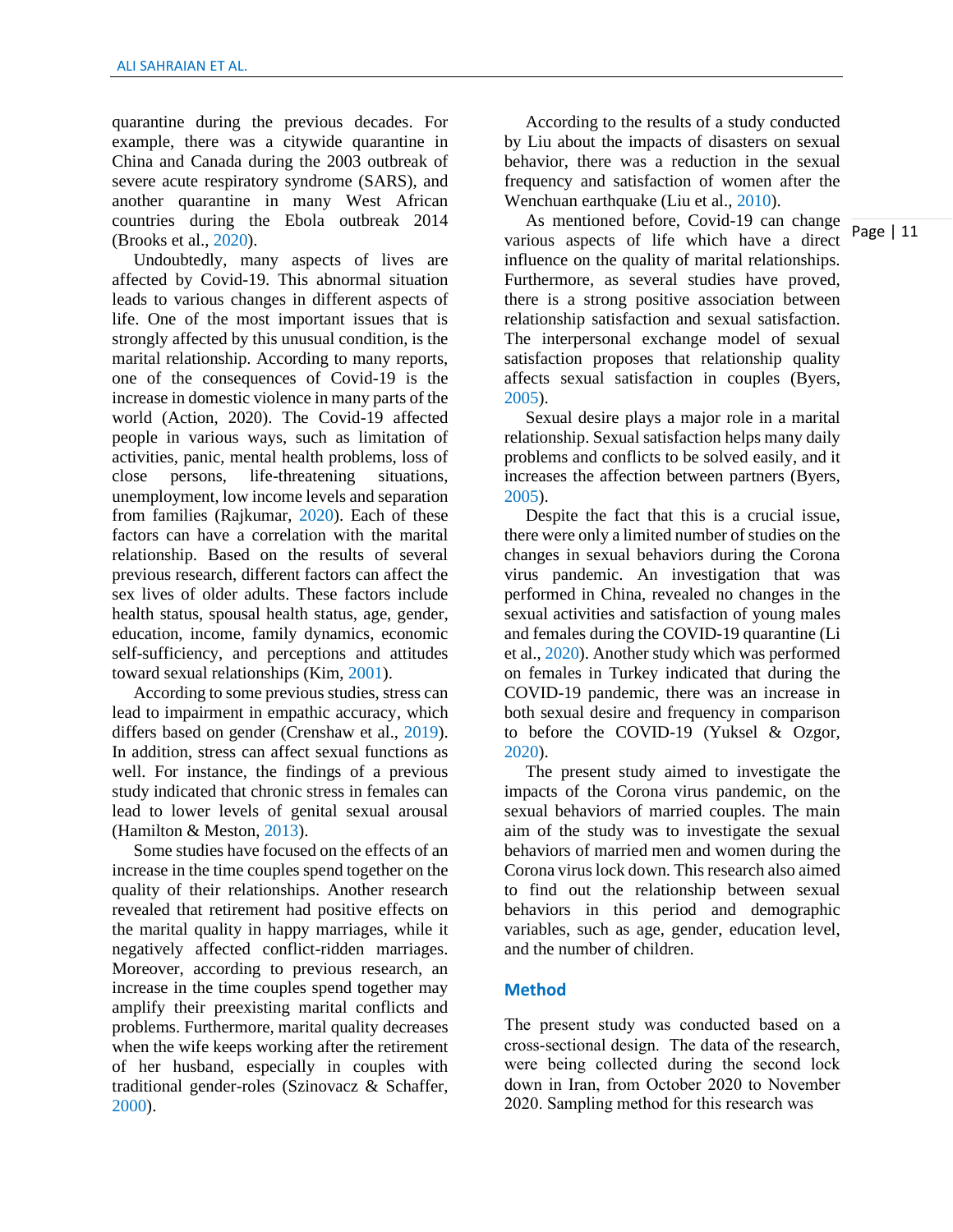|                                                | Table 1. Demographic Characteristics of Family pains |                |                  | P-Value |            |
|------------------------------------------------|------------------------------------------------------|----------------|------------------|---------|------------|
| Items                                          | Total $(n=592)$                                      | Male $(n=229)$ | Female $(n=363)$ |         |            |
| Age                                            |                                                      |                |                  |         |            |
| 18-25                                          | $30(5.1\%)$                                          | $9(3.93\%)$    | 21(5.78%)        | 0.15    |            |
| 26-30                                          | 81 (13.7%)                                           | 25 (10.91%)    | 56 (15.42%)      |         |            |
| 31-35                                          | 139 (23.5%)                                          | 56 (24.45%)    | 83 (22.86%)      |         |            |
| $36 - 40$                                      | 140 (23.6%)                                          | 91 (39.73%)    | 49 (13.49%)      |         |            |
| 41-45                                          | 92 (15.50%)                                          | 54 (23.58%)    | 38 (10.46%)      |         | Page $ 12$ |
| 46-50                                          | 66 (11.1%)                                           | 35 (15.28%)    | 31 (8.53%)       |         |            |
| 51-55                                          | 44 (7.4%)                                            | 17 (7.42%)     | 27 (7.43%)       |         |            |
| <b>Education Level</b>                         |                                                      |                |                  |         |            |
| Below high school                              | 33 (5.57%)                                           | 17 (7.42%)     | 16 (4.40%)       | 0.79    |            |
| High school                                    | 112 (18.91%)                                         | 74 (32.31%)    | 38 (10.46%)      |         |            |
| Bachelor's degree                              | 54 (9.12%)                                           | 30 (13.100%)   | 24 (6.61%)       |         |            |
| M.Sc.                                          | 211 (35.58%)                                         | 139 (60.69%)   | 72 (19.83%)      |         |            |
| M.A                                            | 106 (17.90%)                                         | 62 (27.07%)    | 44 (12.12%)      |         |            |
| Ph.D. or above                                 | 76 (12.83%)                                          | 41 (17.90%)    | 35 (9.64%)       |         |            |
| satisfaction with the current financial status |                                                      |                |                  |         |            |
| Absolutely                                     | 87 (14.69%)                                          | 57 (24.89%)    | 30 (8.26%)       | 0.33    |            |
| Somewhat                                       | 255 (43.07%)                                         | 163 (71.17%)   | 92 (25.34%)      |         |            |
| No                                             | 250 (42.22%)                                         | 143 (62.44%)   | 107 (29.47%)     |         |            |
| Occupation                                     |                                                      |                |                  |         |            |
| Unemployed                                     | 12 (2.02%)                                           | $3(1.31\%)$    | 9(2.47%)         | 0.08    |            |
| Housewife                                      | 195 (32.93%)                                         | 193 (84.27%)   | 2(0.55%)         |         |            |
| Healthcare worker                              | 101 (17.06)                                          | 61 (26.63%)    | 40 (11.01%)      |         |            |
| Employee                                       | 115 (19.42%)                                         | 48 (20.96%)    | 67 (18.45%)      |         |            |
| Self-employed                                  | 138 (23.31%)                                         | 40 (17.46%)    | 98 (26.99%)      |         |            |
| Student/Soldier                                | 19 (3.20%)                                           | 12 (5.24%)     | $7(1.92\%)$      |         |            |
| Retired                                        | 12 (2.02%)                                           | 6(2.62%)       | 6(1.65%)         |         |            |
| Tobacco Use                                    |                                                      |                |                  |         |            |
|                                                |                                                      |                |                  | 0.001   |            |
| Always                                         | 39 (6.58%)                                           | 9(3.93%)       | 30 (8.26%)       |         |            |
| Sometimes                                      | 86 (14.52%)                                          | 32 (13.97%)    | 54 (14.87%)      |         |            |
| No                                             | 467 (78.88%)                                         | 145 (63.31%)   | 322 (88.70%)     |         |            |
| Psychiatric illness                            |                                                      |                |                  |         |            |
| Yes                                            | 60 (10.13%)                                          | 22 (9.60%)     | 38 (10.46%)      | 0.49    |            |
| N <sub>o</sub>                                 | 532 (89.86%)                                         | 207 (90.39%)   | 325 (89.53%)     |         |            |
| Physical illness                               |                                                      |                |                  |         |            |
| Yes                                            | 128 (21.62%)                                         | 41 (17.90%)    | 87 (23.96%)      | 0.31    |            |
| No                                             | 464 (78.37%)                                         | 188 (82.09%)   | 276 (76.03%)     |         |            |
| Medication                                     |                                                      |                |                  |         |            |
| Yes                                            | 146 (24.66%)                                         | 56 (24.45%)    | 90 (24.79%)      | 0.54    |            |
| N <sub>o</sub>                                 | 446 (75.33%)                                         | 173 (75.54%)   | 273 (75.20%)     |         |            |
| Number of children                             |                                                      |                |                  |         |            |
| $\boldsymbol{0}$                               | 163 (27.53%)                                         | 68 (29.69%)    | 95 (26.17%)      | 0.23    |            |
| $\mathbf{1}$                                   | 179 (30.23%)                                         | 62 (27.07%)    | 117 (32.23%)     |         |            |
| $\overline{c}$                                 | 203 (34.29%)                                         | 79 (34.49%)    | 124 (34.15%)     |         |            |
| 3                                              | 39 (6.58%)                                           | 18 (7.86%)     | 21 (5.78%)       |         |            |
| 4                                              | 7(1.18%)                                             | 1(0.43%)       | 6(1.65%)         |         |            |
| More than 4                                    | 1(0.16%)                                             | 1(0.43%)       | $0(0\%)$         |         |            |
|                                                |                                                      |                |                  |         |            |

Table 1. Demographic Characteristics of Participants

volunteer or self-selection sampling. Required data were collected through online platforms. The questionnaires were designed in Porsline software and their links were sent to the participants. The information about the research and participation invitations were provided through different social media platforms like Instagram, WhatsApp and Telegram. Because of the online assessment method, there was no limitation on the geographic environment and

people from all cities in Iran could participate in the survey. The inclusion criteria consisted of being literate, married, and over 18 years old. If the participants did not meet the inclusion criteria, the online questionnaire would close<br>automatically. In total, 740 participants automatically. In total, 740 participants completed the questionnaires, however, 148 questionnaires were not completed correctly, and were removed from the statistical analysis. Finally, 592 questionnaires were used to collect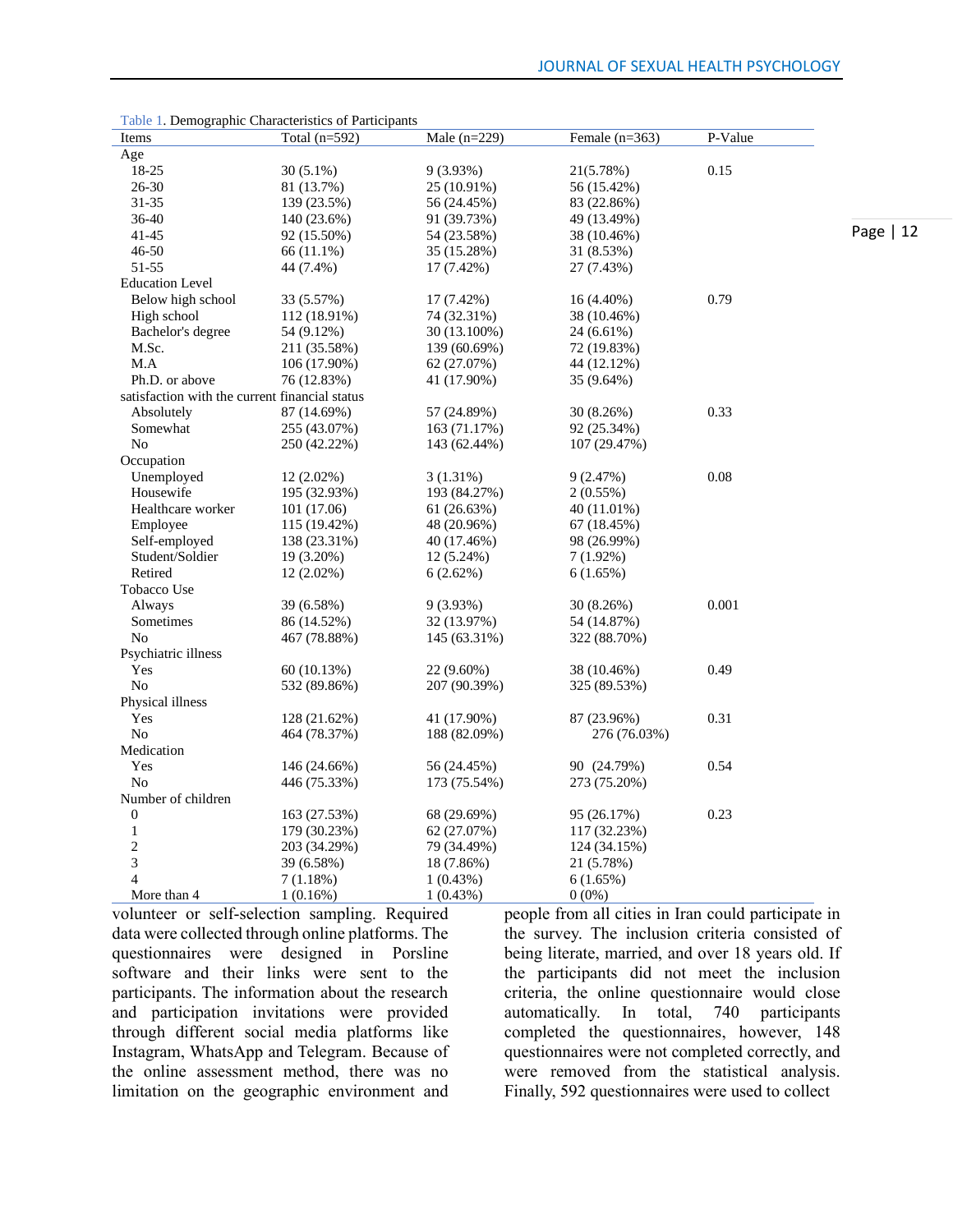the required data. This study was approved by the Ethics Committee for Research at Shiraz University of Medical Sciences (IR.SUMS.REC.1399.260). The data analysis was performed in SPSS software (version 22) using the descriptive statistic, univariate regression and Logistic multivariate regression.

#### *Measures*

### *Sexual behaviors of couples (Iranian version)*

The Sexual behaviors of couples (Iranian version) is a translated version of a Chinese questionnaire about sexual behavior of couples during the Covid-19 pandemic. In Iranian version of the Questionnaire, some questions were being changed to be appropriate in Iranian culture and society. This questionnaire consists of 12 items and assesses the previous and present sexual behaviors of couples. Through the evaluation of changes in sexual desire, rate of sexual relationship, sexual pleasure and demands for sexual relationship (Li et al., 2020). To assess the reliability of the translated version in Iran, first the questionnaire was completed by 300 subjects. The Cronbach's alpha was obtained at 0.83; accordingly, the reliability of the questionnaire was good in Iran.

#### *Kansas Marital Satisfaction Scale (KMSS)*

The KMSS is a three-item questionnaire; which is scored based on a seven-point Likert scale ranging from 1(completely dissatisfied) to 7 (completely satisfied). In this scale, greater scores indicate more satisfaction in marital life. According to Alidoosti et al (2020), the reliability of the Persian version of this scale was good with a Chronbach's alpha of 0.98 (ARAB et al., 2015).

#### *Demographic characteristics form*

This form consisted of questions about Different demographic characteristics, including gender, age, number of children, occupation, education level, income level, history of using drug and alcohol, and history of medical and mental problems. This form also included questions about the quarantine.

#### **Results**

criteria,  $148$  (20 %) of the completed  $\overline{page}$  | 13 For the purpose of the study, 740 participants were asked to complete the questionnaires during the COVID-19 lockdown. Due to the exclusion questionnaires were excluded and 592 questionnaires were valid. In total, 363 and 229 (29.7%) of the participants were female and male, respectively. Most of the subjects (163, 22%) were within the age range of 31-35 years old. Moreover, the majority of them had a master's degree. Besides, most of the female and male participants were housewives and self-employee, respectively. Approximately 10% of the participants suffered from psychiatric illnesses, including anxiety, depression, panic attack, obsessive-compulsive disorder and Trichotillomania. In addition, 128 (21.61%) of them had physical illnesses, the most common of which were cancer, blood pressure, diabetes, migraine, and back ache. The only variable which was significantly different between men and women was tobacco use. More details about demographic characteristics are provided in Table 1.

 According to the results, 273 (46%) of the participants did not meet their family while 61% of them had telecommunications with their families during the COVID-19 quarantine. Most of the participants (n=496, 83.78%) left their houses just for essential tasks and most of the time were at home. Moreover, 8 (1.4%) subjects had suffered from COVID-19, and 11 (1.9%) of them had positive cases of COVID-19 in their families.

 According to the findings, more than half of the participants were highly satisfied with their partners (53.5%) and marriages (52.7%). In addition, 48% of them had emotional satisfaction in their relationships.

 Majority of the participants declared that their sexual desire (56.1%) and frequency (49.7%) did not change during the COVID-19 pandemic and lockdowns compared to before. Moreover, the difference between men and women was not significant in terms of these variables  $(P=0.25)$ . The results also revealed that the participants reported consumption of contraceptives and their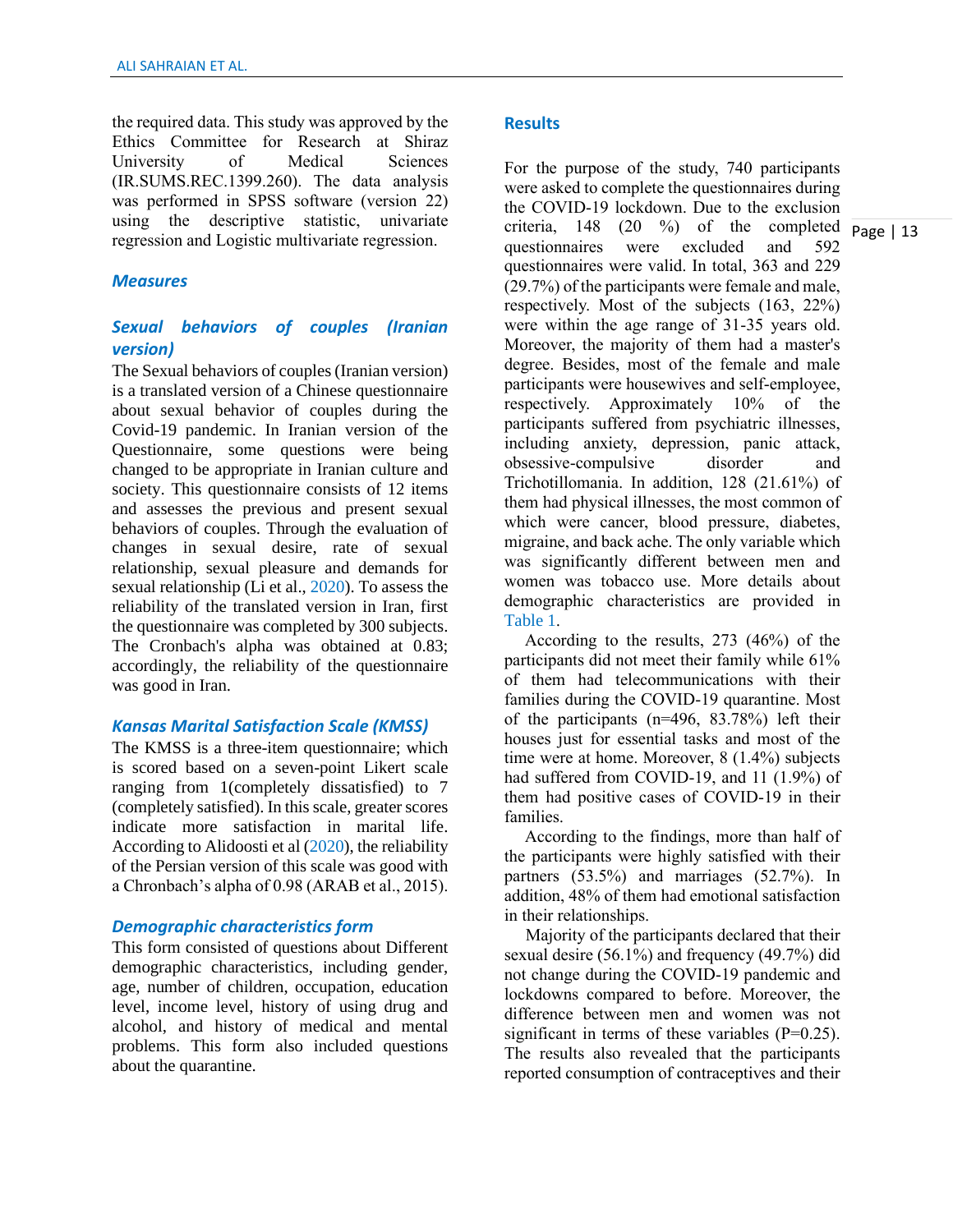sexual pleasure did not undergo any change at all. Table 2 shows more details in this regard.

 According to multiple regression analysis satisfaction with the partner, satisfaction with marriage, economic status, emotional relation,

| Table 2. Sexual relationships of Participants |
|-----------------------------------------------|
|                                               |

tobacco use, psychiatric disorder are variables that have significant relationships with sexual frequency in couples. These results are summarized in Table 3.

| $1 \text{ and } 2.$ Dexual relationships of 1 articipants |                 |                |                  |         |
|-----------------------------------------------------------|-----------------|----------------|------------------|---------|
| Items                                                     | Total $(n=592)$ | Male $(n=229)$ | Female $(n=363)$ | P-Value |
| Satisfaction with your Spouse                             |                 |                |                  |         |
| Very much                                                 | 317 (53.54%)    | 166 (72.48%)   | 151 (41.59%)     | 0.016   |
| Moderate                                                  | 212 (35.97%)    | 149 (65.06%)   | 64 (17.63%)      |         |
| Little                                                    | 38(6.41%)       | 30 (13.10%)    | $8(2.20\%)$      |         |
| Not at all                                                | 24 (4.05%)      | 19 (8.29%)     | 5(1.37%)         |         |
| Satisfaction with your marriage                           |                 |                |                  |         |
| Very much                                                 | 313 (52.87%)    | 142 (62.00%)   | 171 (47.10%)     | 0.015   |
| Moderate                                                  | 205 (34.62%)    | 66 (28.82%)    | 139 (38.29%)     |         |
| Little                                                    | 47 (7.93%)      | 15 (6.55%)     | 32 (8.8%)        |         |
| Not at all                                                | 27 (4.56%)      | $7(3.05\%)$    | 20 (5.50%)       |         |
| Satisfaction with your emotional relationship             |                 |                |                  |         |
| Very much                                                 | 248 (41.89%)    | 152 (66.37%)   | 129 (35.53%)     | 0.008   |
| moderate                                                  | 205 (34.62%)    | 71 (31.00%)    | 34(36.91%)       |         |
| Little                                                    | 66 (11.14%)     | 19 (8.29%)     | 47 (12.94%)      |         |
| Not at all                                                | 37 (6.25%)      | 10(4.36%)      | 27 (7.43%)       |         |
| <b>Sexual Desire</b>                                      |                 |                |                  |         |
| Less                                                      | 183 (30.91%)    | 56 (24.45%)    | 127 (34.98%)     | 0.078   |
| No Change                                                 | 332 (56.08%)    | 136 (59.38%)   | 196 (53.99%)     |         |
| More                                                      | 77 (13.00%)     | 37 (16.15%)    | 40 (11.01%)      |         |
| Sexual Frequency                                          |                 |                |                  |         |
| Less                                                      | 209 (0.91%)     | 73 (31.87%)    | 136 (37.46%)     | 0.25    |
| No Change                                                 | 294 (6.08%)     | 118 (51.52%)   | 176 (48.48%)     |         |
| More                                                      | 89 (13.00%)     | 38 (16.59%)    | 51 (14.04%)      |         |
| Consumption of contraceptives                             |                 |                |                  |         |
| Less                                                      | 69 (11.65%)     | 27 (11.79%)    | 42 (11.57%)      | 0.51    |
| No Change                                                 | 488 (82.43%)    | 190 (82.96%)   | 298 (82.09%)     |         |
| More                                                      | 35 (5.91%)      | 12 (5.24%)     | 23 (6.33%)       |         |
| Sexual pleasure                                           |                 |                |                  |         |
| Less                                                      | 146 (24.66%)    | 51 (22.27%)    | 95 (26.17%)      | 0.41    |
| No Change                                                 | 375 (63.34%)    | 144 (62.88%)   | 231 (63.63%)     |         |
| More                                                      | 71 (11.99%)     | 34 (14.84%)    | 37 (10.19%)      |         |
| Demand for Sexual relationship by you                     |                 |                |                  |         |
| Less                                                      | 171 (28.88%)    | 53 (23.14%)    | 118 (32.50%)     | 0.012   |
| No Change                                                 | 332 (56.08%)    | 127 (55.45%)   | 205 (56.47%)     |         |
| More                                                      | 89 (15.033%)    | 49 (21.39%)    | 40 (11.09%)      |         |
| Demand for Sexual relationship by your spouse             |                 |                |                  |         |
| Less                                                      | 146 (24.66%)    | 53 (23.14%)    | 93 (25.61%)      | 0.113   |
| No Change                                                 | 315 (53.20%)    | 130 (56.76%)   | 185 (50.96%)     |         |
| More                                                      | 131 (22.12%)    | 45 (19.65%)    | 86 (23.69%)      |         |
| Live Together                                             |                 |                |                  |         |
| Yes                                                       | 453 (76.52%)    | 171 (74.67%)   | 282 (77.68%)     | 0.12    |
| No                                                        | 32 (5.40%)      | 8 (3.49%)      | 24 (6.61%)       |         |

#### **Discussion**

According to the results, most of the participants reported no change in their sexual desire, frequency, pleasure, or demand during the COVID-19 quarantine. A similar study was performed about sexual behavior during the COVID-19 quarantine in March 2020 in China.

The questionnaires for the above mentioned study were completed through online platforms (Li et al., 2020). And its findings were in line with those of the present study. Both studies revealed no changes in sexual desire, frequency, pleasure, or demand during the COVID-19 quarantine. There can be different reasons for these results; for

Page | 14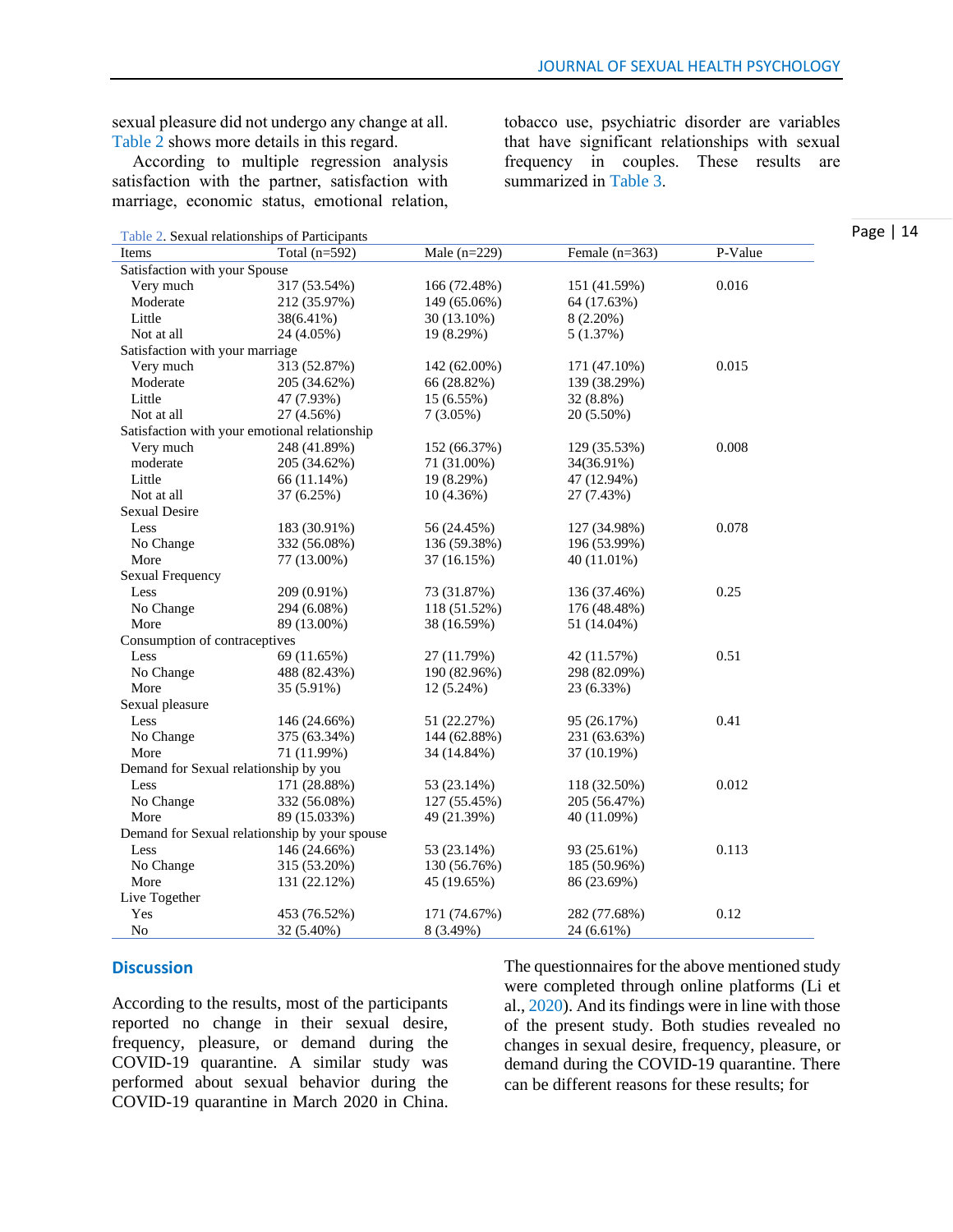| Variables                                   | Univariate analysis | Multivariate analysis |                          |                            |           |
|---------------------------------------------|---------------------|-----------------------|--------------------------|----------------------------|-----------|
|                                             |                     | P                     | Odds ratio               | 95% Confidence<br>interval |           |
| Age                                         | 0.004               | 0.47                  | 0.96                     | $(0.86 - 1.07)$            |           |
| City                                        | 0.97                | -                     | $\overline{\phantom{0}}$ |                            |           |
| gender                                      | 0.29                |                       | $\overline{\phantom{0}}$ |                            |           |
| Number of children                          | 0.89                |                       | $\overline{\phantom{0}}$ |                            | Page   15 |
| Live together                               | 0.67                |                       |                          |                            |           |
| Education                                   | 0.57                |                       | $\overline{\phantom{0}}$ |                            |           |
| occupation                                  | 0.55                |                       |                          |                            |           |
| Satisfaction with husband                   | 0.015               | 0.001                 | 1.69                     | 1.05-1.75                  |           |
| Satisfaction with marriage                  | 0.006               | 0.02                  | 1.32                     | 1.08-1.62                  |           |
| Satisfaction with emotional<br>relationship | 0.01                | P<0.001               | 0.65                     | $(0.23 - 0.95)$            |           |
| Satisfaction with income level              | 0.04                | 0.02                  | 1.58                     | $(1.12 - 2.21)$            |           |
| Tobacco use                                 | 0.02                | 0.029                 | 0.72                     | $(0.54 - 0.96)$            |           |
| Psychiatric Disorder                        | 0.007               | 0.008                 | 1.34                     | $(1.11-2.63)$              |           |
| Physical. Illness                           | 0.065               |                       |                          |                            |           |

**Table 3.** Correlations of sexual frequency among subjects as determined by logistic regression analysis

example, one of them is that the sexual behavior of couples is affected by the quality of their relationships. It was found that during the COVID-19 pandemic, the fact that couples had to spend more time with each other did not affect the quality of their relationship. This means that couples probably keep their relationship the same as before the pandemic; therefore, their sexual behaviors remain the same too.

 Another study about sexual behavior during the COVID-19 pandemic; which was carried out in Turkey, compared the sexual behaviors of a group of women before and after the pandemic. Based on the results of the aforementioned study, their sexual desire and frequency increased during the pandemic (Yuksel & Ozgor, 2020). This is incompatible with the results of the present study and the probable reason for this difference is that their study was performed on a special group of women at a hospital, while this study was performed on both men and women in normal conditions. Therefore, the samples of these two studies were completely different. Besides, the participants of the present study had to compare their sexual behaviors before and after the COVID-19 and their answers could be affected by false memory.

 According to the findings of another study which was conducted to evaluate the effect of an earthquake on sexual frequency and satisfaction. there was a reduction in both variables before and after the earthquake. This is inconsistent with the results of the present research. As mentioned in the original research, the reasons for the decrease in variables were bad living conditions after an earthquake, like insufficient access to clean water, post-traumatic psychological conditions, and infectious diseases (Liu et al., 2010). However, despite the fact that the COVID-19 pandemic, affected many aspects of life, the habitation and access to hygienic stuff were the same as before. It seems that the stability of these factors could be the reason for this inconsistency.

 There was a disagreement between the findings of this study and those of the aforementioned Chinese research. In this study, there was no significant difference between the sexual behaviors of men and women; however, the results of the Chinese study indicated a significant difference between men and women in this regard. The probable reason is that the participants of the Chinese study consisted of both married and unmarried people, while in this study the focus was on married couples. Moreover, the unmarried participants of the Chinese study, as was mentioned in their research, reported their sexual experiences with different partners (Li et al., 2020). Nevertheless, in this study, the reported experiences belonged to married couples with one partner.

 The findings also revealed that sexual frequency is affected by satisfaction with the partner, satisfaction with the marriage, economic status, emotional relationship, tobacco use, psychiatric disorder. However, as mentioned before, mental health problems and low-income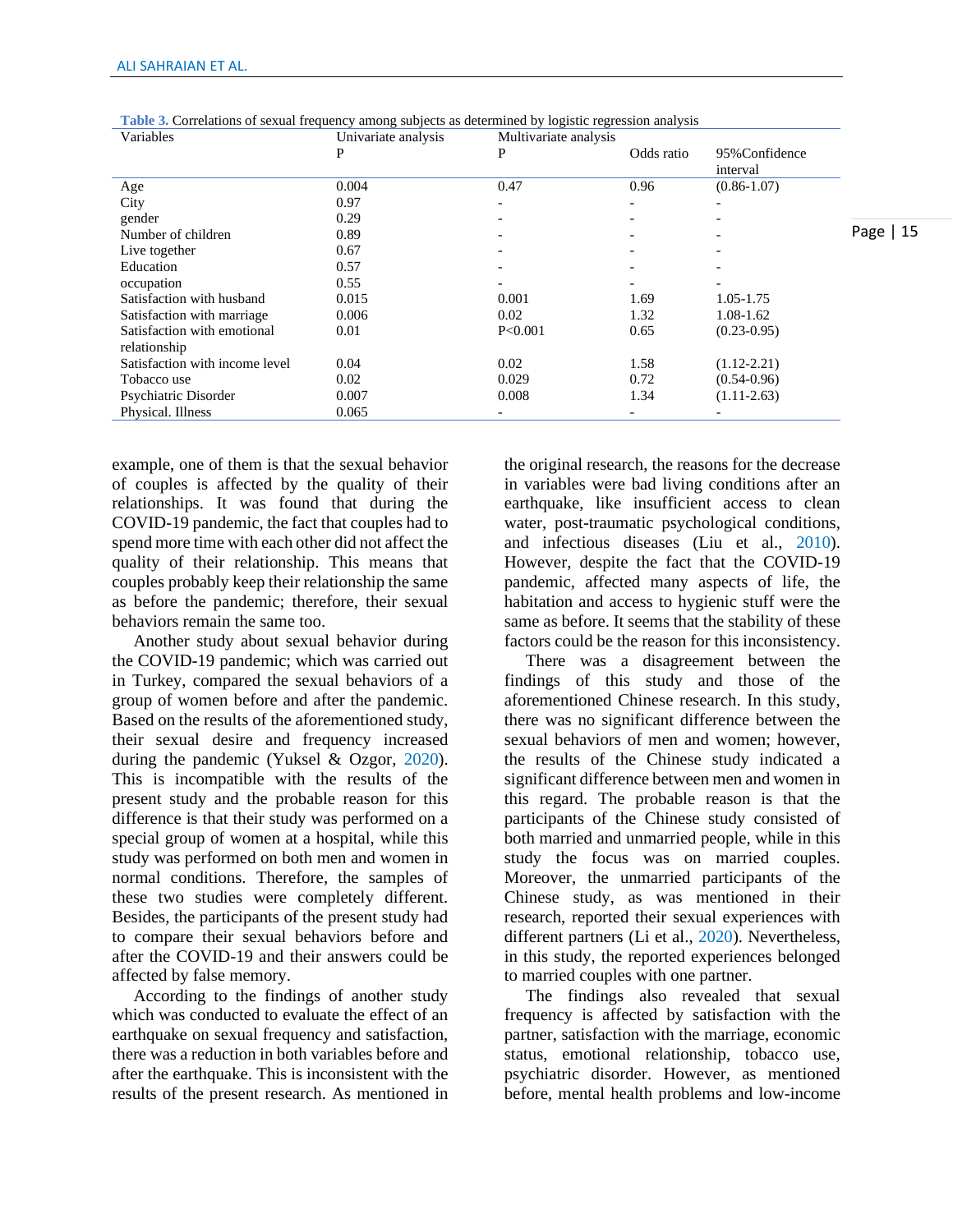levels were the consequences of Covid-19 (Rajkumar, 2020). On the other hand, an investigation carried out by Brody (2009) revealed that sexual frequency is associated with sexual satisfaction, life satisfaction, relationship satisfaction, and mental health of the partner (Brody  $& Costa, 2009$ ); which is in agreement with the findings of this research.

 According to another research, socioeconomic status was not correlated with sexual frequency, and in women, marital satisfaction had a relationship with sexual frequency (Doddridge et al., 1987). During quarantine couples spend more time with each other; accordingly, it seems that previous problems are able to affect their sexual life more than before. Various problems, like the lack of satisfaction with partner and satisfaction with marriage in hard times can decrease sexual relationships. These are the basic requirements of a healthy sexual relationship. These findings are in agreement with those of the previous studies on retired couples; which revealed that the relationship quality before retirement predicts the relationship quality after retirement (Szinovacz & Schaffer, 2000). Despite the fact that some issues, such as economic problems increased during COVID-19 (Rajkumar, 2020); they will show their effects more than in the past. All of the mentioned factors in the study completely influence the quality of life and relationship, and as mentioned in the previous research, the quality of relationship and satisfaction with the relationship has a strong positive correlation with sexual relationship (Fallis et al., 2016), (Byers, 2005), (Henderson-King & Veroff, 1994).

#### **Conclusion**

In conclusion, the findings indicated the sexual desire, frequency, pleasure, and demand of the married couples during the COVID-19 quarantine. Moreover, there was gender-based difference in these sexual variables during the quarantine. It was also found that sexual frequency had a relationship with satisfaction with partner, satisfaction with marriage, economic status, emotional relationship, tobacco use, and psychiatric disorder during COVID-19 quarantine.

#### **Conflict of interest**

The authors declare that they have no competing interests.

#### **Acknowledgments**

Page | 16

The main source of funding in all stages of the research, was Shiraz university of medical sciences (Grant number: 19838).

#### **References**

- Action, H. (2020). Surviving in place: The coronavirus domestic violence syndemic. Asian journal of psychiatry, 53, 102179.
- Arab, A. A., Nakhaee, N., & Khanjani, N. (2015). Reliability and validity of the Persian versions of the ENRICH marital satisfaction (brief version) and Kansas Marital Satisfaction Scales.
- Brody, S., & Costa, R. M. (2009). Anatomy/physiology: Satisfaction (sexual, life, relationship, and mental health) is associated directly with penile–vaginal intercourse, but inversely with other sexual behavior frequencies. The journal of sexual medicine, 6(7), 1947-1954.
- Brooks, S. K., Webster, R. K., Smith, L. E., Woodland, L., Wessely, S., Greenberg, N., & Rubin, G. J. (2020). The psychological impact of quarantine and how to reduce it: rapid review of the evidence. The Lancet.
- Byers, E. S. (2005). Relationship satisfaction and sexual satisfaction: A longitudinal study of individuals in long‐term relationships. Journal of sex research, 42(2), 113-118.
- Crenshaw, A. O., Leo, K., & Baucom, B. R. (2019). The effect of stress on empathic accuracy in romantic couples. Journal of Family Psychology, 33(3), 327.
- Doddridge, R., Schumm, W. R., & Bergen, M. B. (1987). Factors related to decline in preferred frequency of sexual intercourse among young couples. Psychological Reports, 60(2), 391-395.
- Fallis, E. E., Rehman, U. S., Woody, E. Z., & Purdon, C. (2016). The longitudinal association of relationship satisfaction and sexual satisfaction in long-term relationships. Journal of Family Psychology, 30(7), 822.
- Hamilton, L. D., & Meston, C. M. (2013). Chronic stress and sexual function in women. The journal of sexual medicine, 10(10), 2443-2454.
- Henderson-King, D. H., & Veroff, J. (1994). Sexual satisfaction and marital well-being in the first years of marriage. Journal of Social and Personal Relationships, 11(4), 509-534.